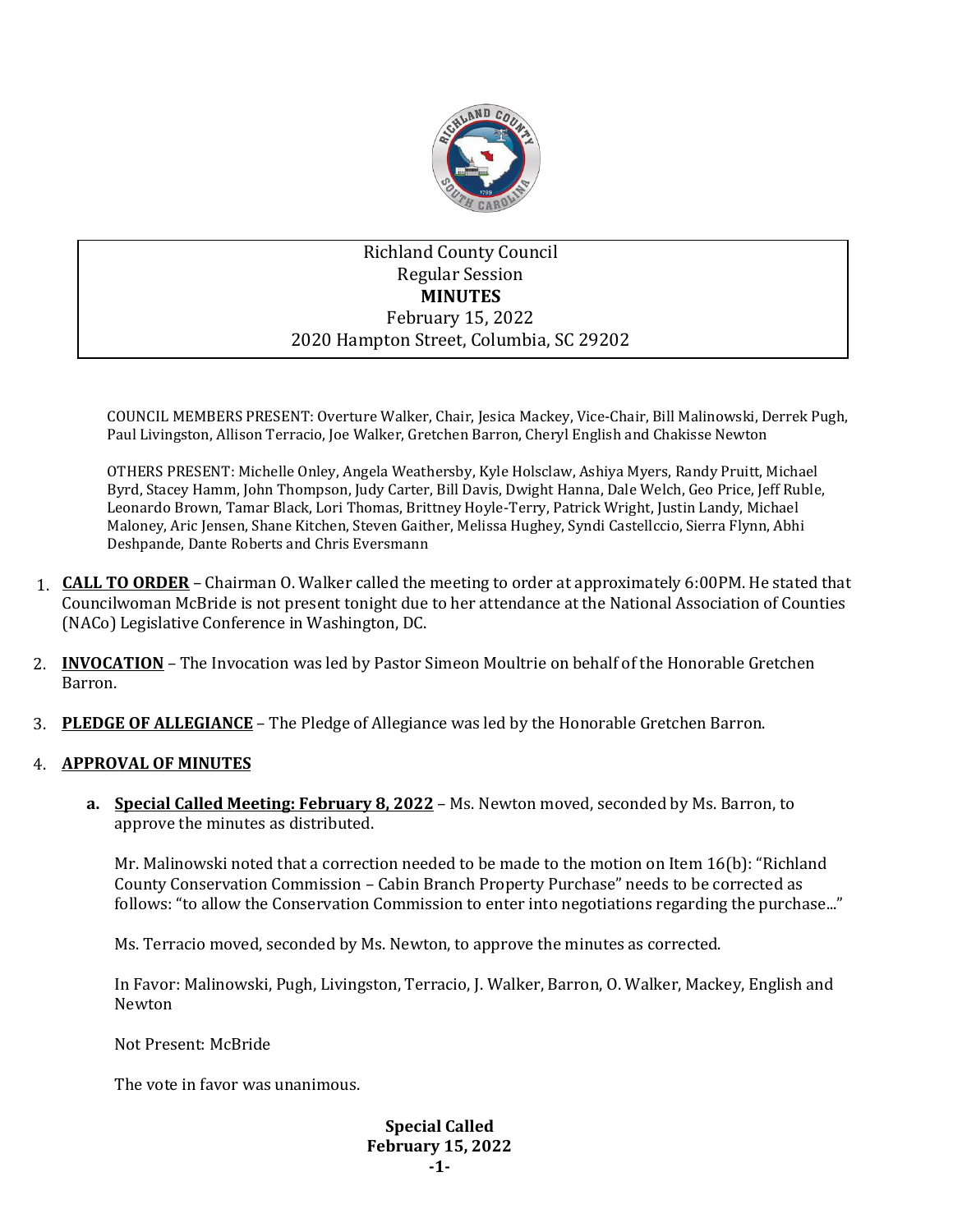5. **ADOPTION OF AGENDA** – Mr. Pugh moved, seconded by Ms. Barron, to adopt the agenda as published.

Mr. Malinowski asked Patrick Wright, County Attorney, when he was made aware of the items that were added under the Report of the Attorney for Executive Session Items, which required the agenda to be amended.

Mr. Wright responded he was made aware of two of them on Thursday, February 10th. He was informed of the other item on Monday, February 14th.

Mr. Malinowski inquired if they were time-sensitive.

Mr. Wright responded Items 6(a) and (b) are time sensitive.

Mr. Malinowski inquired as to when the agenda was sent to the public.

Ms. Kirylo responded the amended agenda was provided to Council, and the public, on Monday, February 14th.

Mr. Malinowski stated, for the record, to pay attention to the items for the agenda.

Mr. O. Walker stated, in fairness to staff, Mr. Wright was informed by outside counsel on Thursday, about the upcoming hearings on Items 6(a) and (b).

In Favor: Malinowski, Pugh, Livingston, Terracio, J. Walker, Barron, O. Walker, Mackey, English and Newton

Not Present: McBride

The published agenda was adopted unanimously.

Mr. Malinowski moved, seconded by Ms. Barron, to reconsider the agenda.

In Favor: Malinowski, Pugh, Livingston, Terracio, J. Walker, Barron, O. Walker, Mackey, English and Newton

Not Present: McBride

The vote in favor of reconsideration was unanimous.

Ms. Barron moved, seconded by Mr. Malinowski, to add "Alvin S. Glenn Detention Center" to the Report of the Attorney for Executive Session.

In Favor: Malinowski, Pugh, Livingston, Terracio, J. Walker, Barron, O. Walker, Mackey, English and Newton

Not Present: McBride

The vote in favor was unanimous to amend the agenda to add "Alvin S. Glenn Detention Center" to the Report of the Attorney for Executive Session.

### 6. **REPORT OF THE ATTORNEY FOR EXECUTIVE SESSION ITEMS**

## **a. Regional Gateway Project - Intergovernmental Agreement (IGA)**

**Special Called February 15, 2022 -2-**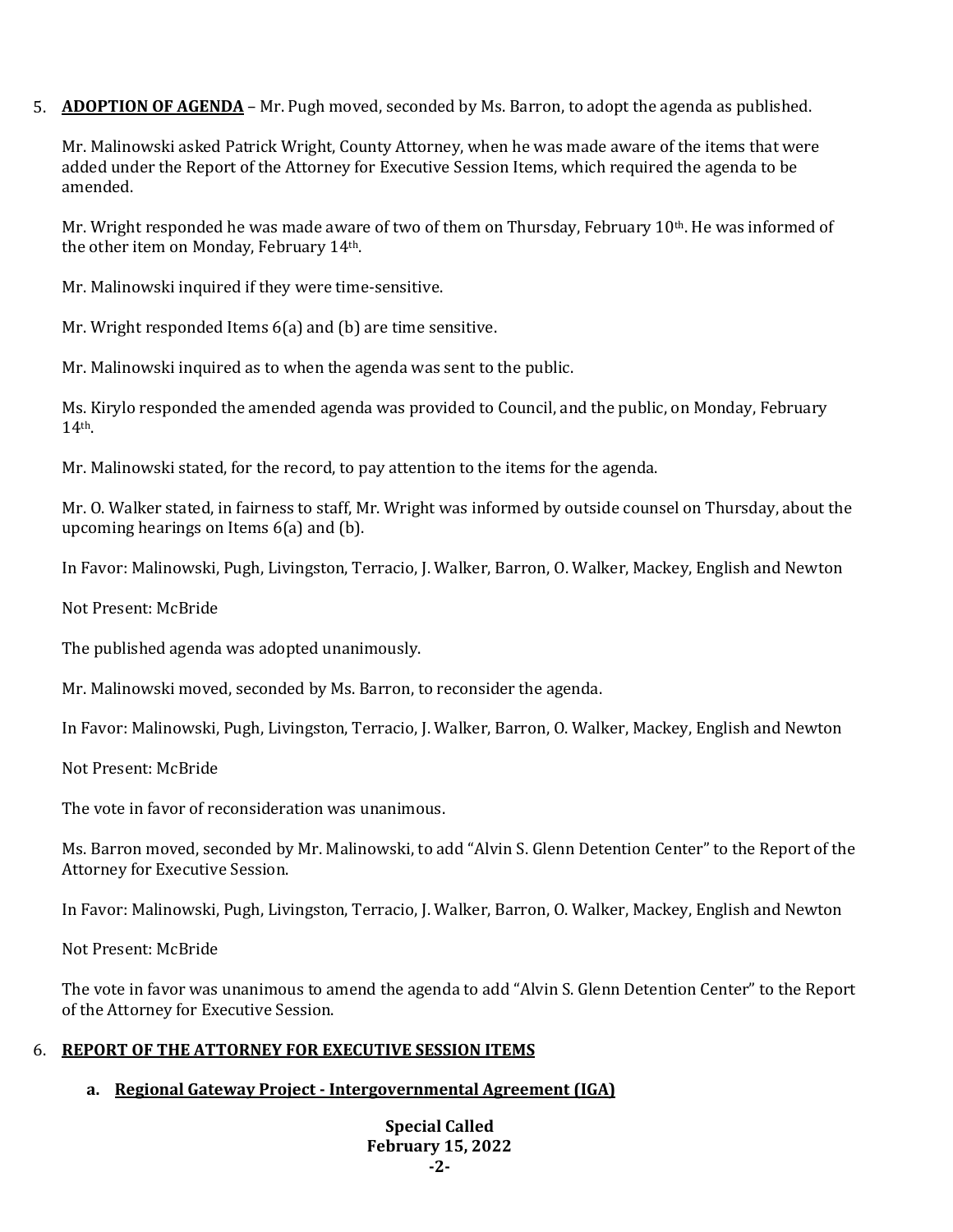- **b. City of Columbia v. Richland County (2018-CP-40-5991) [Pursuant to SC Code of Laws § 30-4- 70(a)(2)**
- **c. Richland County v. City of Columbia (2019-CP-40-0627) [Pursuant to SC Code of Laws § 30-4- 70(a)(2)**
- **d. Alvin S. Glenn Detention Center**

## 7. **CITIZENS' INPUT**

## **a. For Items on the Agenda Not Requiring a Public Hearing**

- 1. Eugene Washington, 2131 Heyward Brockington Road, Columbia, SC 29203; spoke about unsafe practices of GFL Environmental issues.
- 2. Thurmond Guess, 3004 Dell Drive, Columbia, SC 29209; County easement legal document dispute on heir property.

## 8. **CITIZENS' INPUT**

**a. Must Retain to Richland County Matters Not on the Agenda (Items for which a public hearing is required or a public hearing has been scheduled cannot be addressed at this time)** – No one signed up to speak.

### 9. **REPORT OF THE COUNTY ADMINISTRATOR**

**a. Coronavirus Update** – Mr. Leonardo Brown, County Administrator, stated the number of cases are decreasing, but the County is still considered a high transmission area. He noted the County has distributed all of its Emergency Rental Assistance (ERA I and ERA II) funds. The County requested additional funds from the Treasury, and they opened a Voluntary Reallocation Program. The County has met with SC Housing, and they have agreed to work with us. At this point, we have received approval to receive funds, but a date of receipt has not been given.

## **b. Project Updates**:

- *Redistricting Process* The County has submitted the maps and a letter to the Regulatory Affairs Office, Voter Registration and Elections Office have been notified. Their office will go through a process with the Office of Research and Fiscal Affairs (RFA) and the SC Elections Commission. Once the process has been completed, Voter Registration and Elections will then communicate any concerns about the mapping data. The changes will be communicated to the voters by Voter Registration and Elections.
- *Lobbyist Solicitation(s)* The County has issued a Notice of Intent to Award to one of the responders. Once it is finalized, it will come back to Council.

Ms. Terracio inquired about the timeframe of when we will have someone in place.

Mr. Brown responded the process is nearing completion. He will notify Council has soon as the lobbyist has been secured.

> **Special Called February 15, 2022 -3-**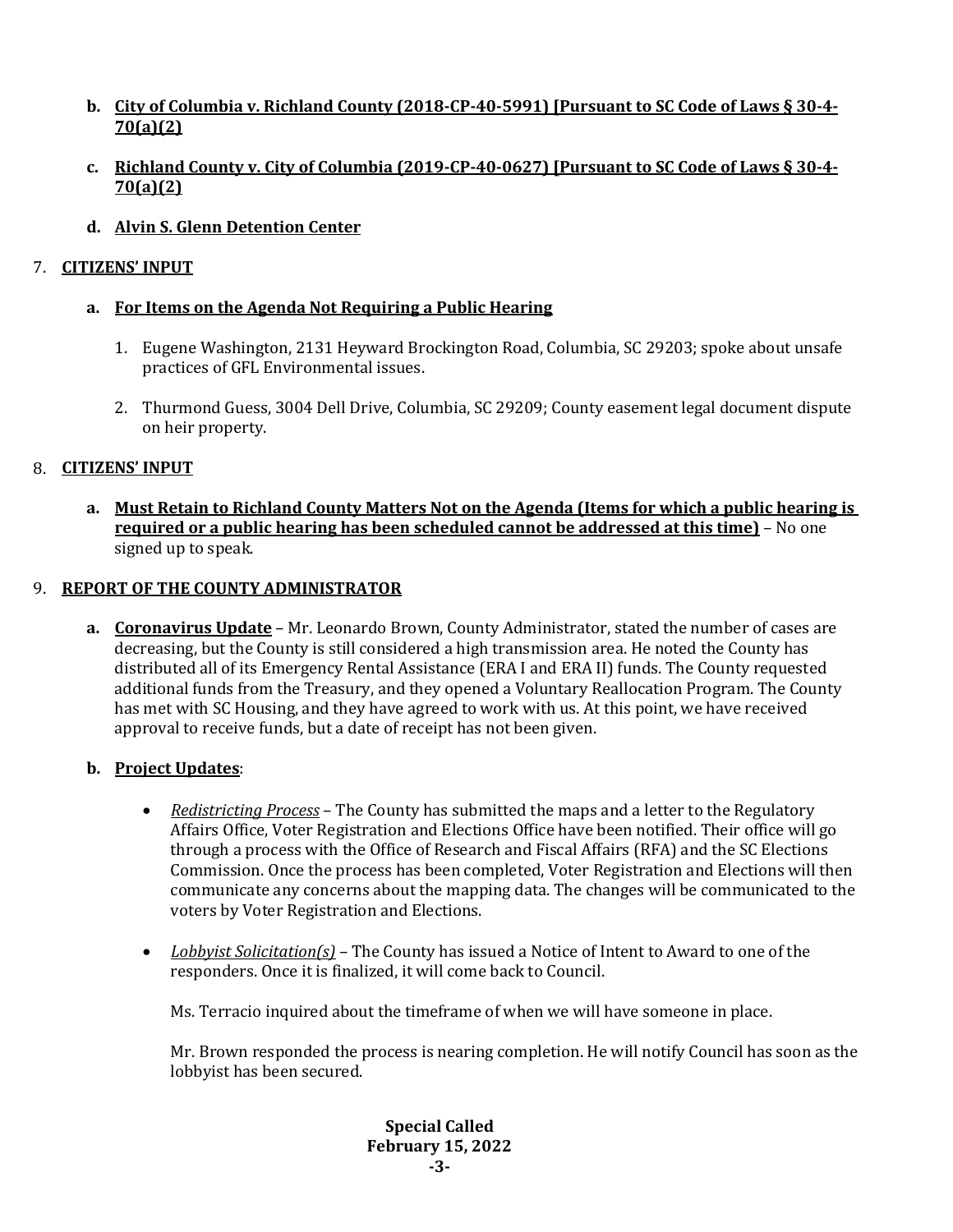- *Culinary Arts Institute* Mr. Brown has met with Midlands Technical College and other community partners to inquire about this. The questions posed by Midlands Tech are included in the agenda packet.
- *Connecting Communities Initiative* Mr. Brown noted had an opportunity to speak before Leadership Columbia and the Irmo Chamber.
- **c. MBLG: Regional Gateway Project – Intergovernmental Agreement (IGA)** Mr. Brown stated legal counsel has reviewed the information, and the County has been in conversations with our partners at MBLG. The expectation is the next time this is before Council we will ready for action.

Mr. James Bennett, Midlands Business Leadership Group (MBLG), thanked Ms. Terracio, Ms. Newton and Mr. Livingston for their participation in the governmental cooperation. He noted they are to the point that in the spring they would go into the planning stage for the gateways. At some point, they will need a formal vote from the County to continue to participate. The governmental entities include: Lexington County, Richland County, City of Columbia, City of West Columbia, Springdale, City of Lexington, Irmo and Forest Acres. They have received approval from all of the entities, with the exception of the City of West Columbia and Richland County. This is a public-private initiative. To implement the eight (8) gateways will cost approximately \$2M. For the first two, Airport (Hwy. 302/Airport Blvd.) and Ft. Jackson will cost about \$1.2M. All of the private funds have been raised. The understanding is the governmental entities will provide ongoing maintenance. The pro rata share for Richland County will be \$46,000/year.

Ms. Barron inquired if \$23,000, per project, will be consistent across all of the gateways.

Mr. Bennett stated, once all of the projects are completed, Richland County's portion will be approximately \$207,000.

Ms. Barron inquired where the funding for these projects will come from in the County's budget.

Mr. Brown responded, ideally, the funding would come from the General Fund.

Mr. Livingston inquired if the MBLG is paying for the physical structures, and the total cost.

Mr. Bennett responded in the affirmative. Upon completion, it will be approximately \$2M.

Mr. Livingston stated he feels the County needs to take advantage of the opportunity to make the gateways into the County more appealing.

Mr. Malinowski requested the overall cost of maintenance and the amount each entity will be providing.

- 10. **REPORT OF THE CLERK OF COUNCIL** Ms. Anette Kirylo, Clerk of Council, reminded Council of the upcoming SCAC Mid-Year Conference and Institute of Government classes.
- 11. **REPORT OF THE CHAIR** No report was given.

## 12. **APPROVAL OF CONSENT ITEMS**

## **a. 21-037MA, Deborah Stratton, NC to RM-HD (2 Acres & 2.16 Acres), 2241 & 2133 Clemson Road,**

**Special Called February 15, 2022 -4-**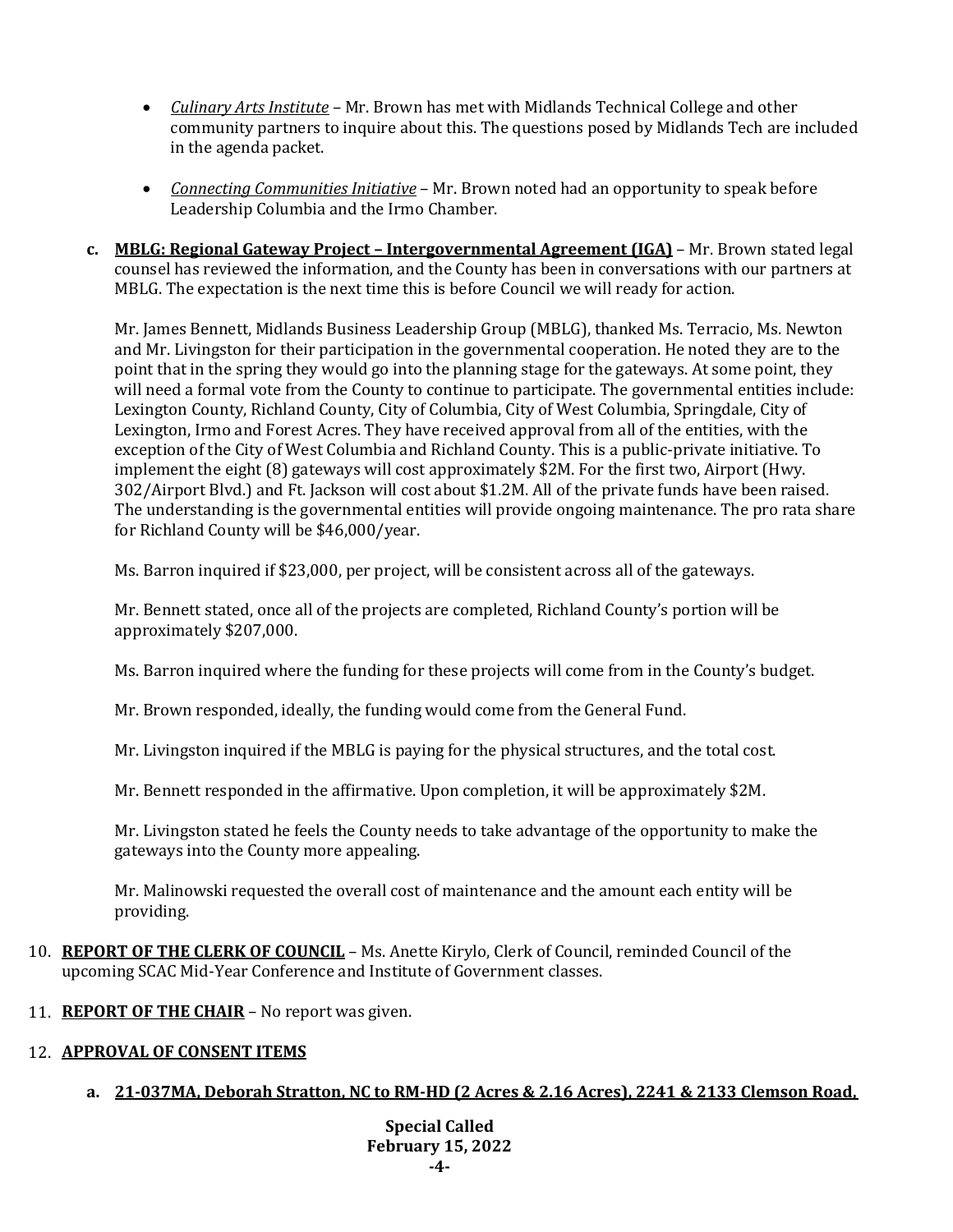## **TMS # R20281-01-24 & R20281-01-27 [THIRD READING]**

## **b. 21-040MA, Dr. Alexis Collins, RU to GC (1.4 Acres), 1774 Dutch Fork Road, TMS # R02505-02- 05 [THIRD READING]**

Ms. Newton moved, seconded by Mr. J. Walker, to approve the Consent Items.

In Favor: Malinowski, Pugh, Livingston, Terracio, J. Walker, Barron, O. Walker, Mackey, English and Newton

Not Present: McBride

The vote in favor was unanimous.

Ms. Barron moved, seconded by Mr. J. Walker, to reconsider Items  $# 12(a)$  and (b).

Opposed: Malinowski, Pugh, Livingston, Terracio, J. Walker, Barron, O. Walker, Mackey, English and Newton

Not Present: McBride

The motion for reconsideration failed.

### 13. **SECOND READING ITEMS**

a. **An Ordinance Amending the Richland County Code of Ordinances; Chapter 12, Garbage, Trash and Refuse; to rename the chapter and replace the language therein to more clearly reflect the operations and administration of solid waste, recycling, and public sanitation within the County** – Mr. J. Walker moved, seconded by Ms. Mackey, to approve this item.

Mr. O. Walker noted, at the last meeting, Attachment A: re-written ordinance and Attachment B: summary of changes were not included in the agenda packet. Mr. Malinowski requested to be provided the missing documentation prior to this meeting.

Mr. Malinowski stated he has not been provided the requested information. The only thing provided in the agenda packet is the proposed ordinance.

Mr. Brown assured Mr. Malinowski the information will be provided at the next meeting.

In Favor: Pugh, Livingston, Terracio, J. Walker, Barron, O. Walker, Mackey, English and Newton

Opposed: Malinowski

Not Present: McBride

The vote was in favor.

### 14 **REPORT OF THE RULES AND APPOINTMENTS COMMITTEE**

## **a. NOTIFICATION OF VACANCIES**

**Special Called February 15, 2022 -5-**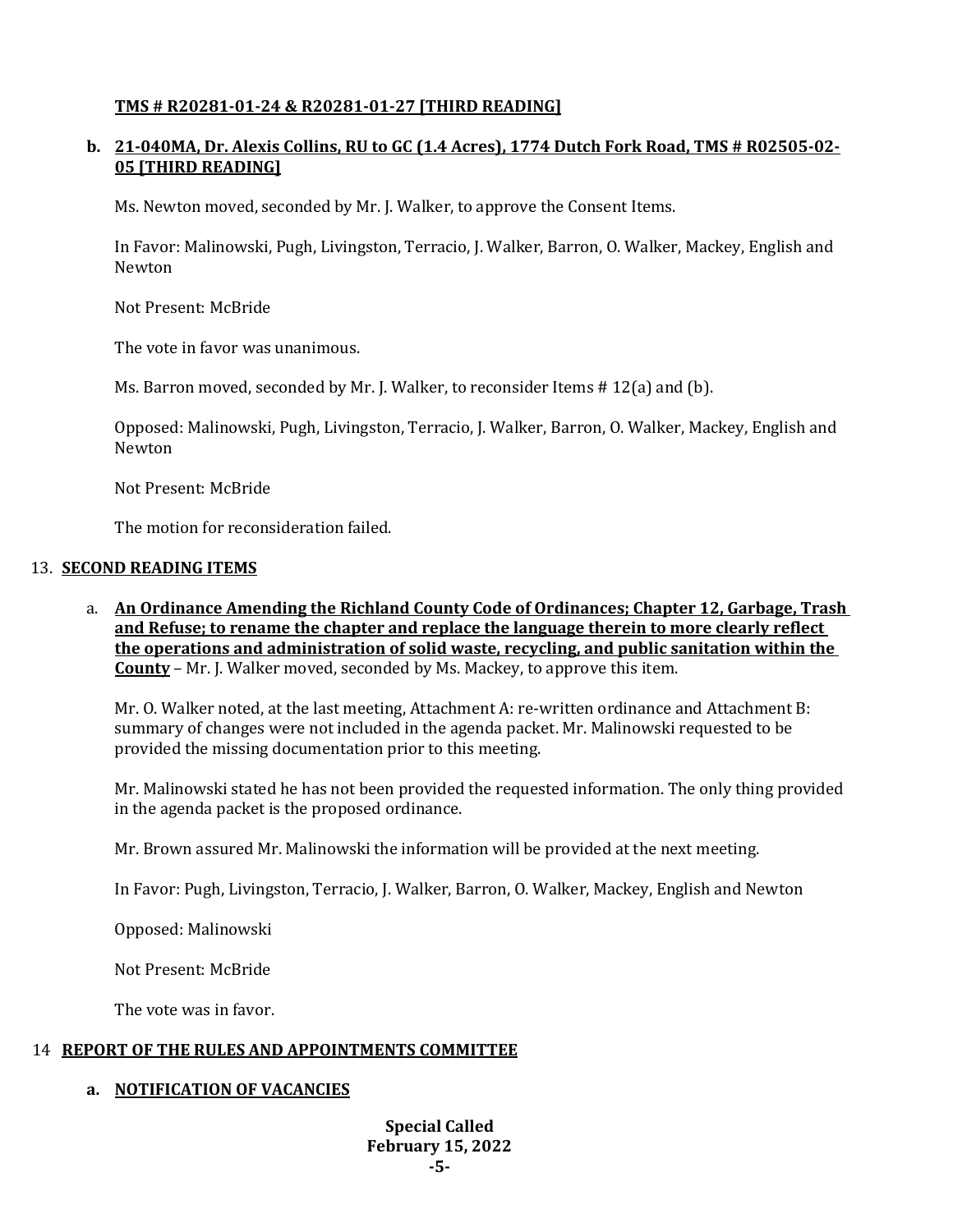- **1. Accommodations Tax – Seven (7) Vacancies (TWO applicants must have a background in the lodging industry, THREE applicants must have a background in hospitality industry, ONE applicant must have a cultural background and ONE applicant will fill an At-Large seat)**
- **2. Airport Commission – Two (2) Vacancies (ONE applicant must reside within one mile of the airport: Rosewood, Shandon or Hollywood-Rose Wales Garden neighborhoods)**
- **3. Board of Assessment Appeals – One (1) Vacancy**
- **4. Board of Zoning Appeals – One (1) Vacancy**
- **5. Building Codes Board of Appeals – Nine (9) Vacancies (ONE applicant must be from the Architecture Industry, ONE from the Gas Industry, ONE from the Building Industry, ONE from the Contracting Industry, ONE applicant must be from the Plumbing Industry, ONE applicant must be from the Electrical Industry, ONE applicant must be from the Engineering Industry and TWO from the Fire Industry as alternates)**
- **6. Business Service Center – Three (3) Vacancies (ONE applicant must be from the Business Industry and TWO applicants must be CPAs)**
- **7. Central Midlands Council of Governments – One (1) Vacancy**
- **8. Community Relations Council – One (1) Vacancy**
- **9. Employee Grievance Committee – Two (2) Vacancies (MUST be a Richland County employee; 1 seat is an alternate)**
- **10. Hospitality Tax – Three (3) Vacancies (ONE applicant must be from the Restaurant Industry)**
- **11. Internal Audit Committee – Two (2) Vacancies (applicant with CPA preferred)**
- **12. Lexington Richland Alcohol and Drug Abuse Council (LRADAC) – Two (2) Vacancies**
- **13. Music Festival – One (1) Vacancy**
- **14. Planning Commission – Three (3) Vacancies**
- **15. Richland Memorial Hospital Board of Trustees – Four (4) Vacancies**
- **16. Township Auditorium – Two (2) Vacancies**
- **17. Transportation Penny Advisory Committee (TPAC) – Five (5) Vacancies**

Ms. Barron stated the committee recommended Council approve advertising/re-advertising the vacancies for the above-mentioned boards, commissions and committees.

Ms. Newton inquired when the advertisement for the vacancies would be posted, and how long the application period will be open.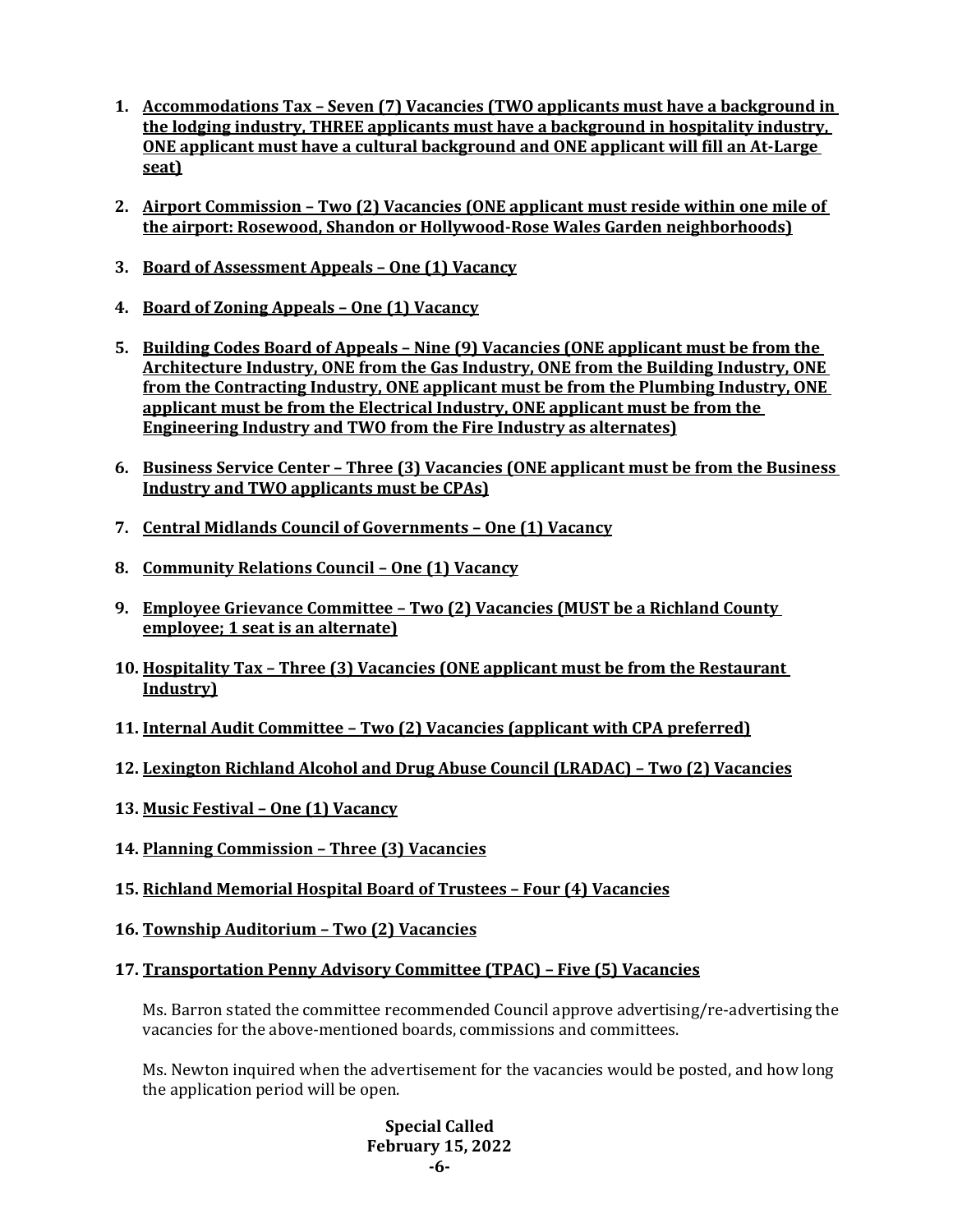Ms. Kirylo responded the advertisement will be posted on, or before, February 20th. The application period will be open until March 18th.

Ms. Terracio inquired if the advertisement will be posted anywhere else besides the newspaper.

Ms. Kirylo responded the Public Information Office will post the advertisement on the County's website and on social media.

In Favor: Malinowski, Pugh, Livingston, Terracio, J. Walker, Barron, O. Walker, Mackey, English and Newton

Not Present: McBride

The vote in favor was unanimous.

#### 15 **REPORT OF THE TRANSPORTATION AD HOC COMMITTEE**

**a. Atlas Rd. CE&I and Materials Testing** – Mr. O. Walker stated the committee recommended Council approve the award of the Construction, Engineering and Inspection and Materials Testing Work Authorization to F&ME in the amount of \$1,179,994, with a 15% contingency in the amount of \$176,999.19 for a total of \$1,356,993.10.

Mr. Malinowski inquired if we ever put these contracts out for bid.

Mr. Maloney, Public Works & Transportation Director responded these items are the On-Call services we have. The work goes to multiple engineers. The fees are negotiated before it comes to Council.

Mr. Malinowski stated, for clarification, it was not just this On-Call. All of the On-Calls were involved.

Mr. Maloney responded they look at the various On-Calls' availability and schedule, then negotiate with them for the project.

Mr. Malinowski stated the briefing document indicates Richland County is providing the Project Manager. He inquired why the County has to provide the Project Manager.

Mr. Maloney responded this is for three years of testing, observation at the construction site, and there are various documents that have to be facilitated throughout the process.

In Favor: Malinowski, Pugh, Livingston, Terracio, J. Walker, Barron, O. Walker, Mackey, English and Newton

Not Present: McBride

The vote in favor of the committee's recommendation was unanimous.

Mr. Livingston moved, seconded by Ms. Barron, to reconsider this item.

Opposed: Malinowski, Pugh, Livingston, Terracio, J. Walker, Barron, O. Walker, Mackey, English and Newton

#### **Special Called February 15, 2022 -7-**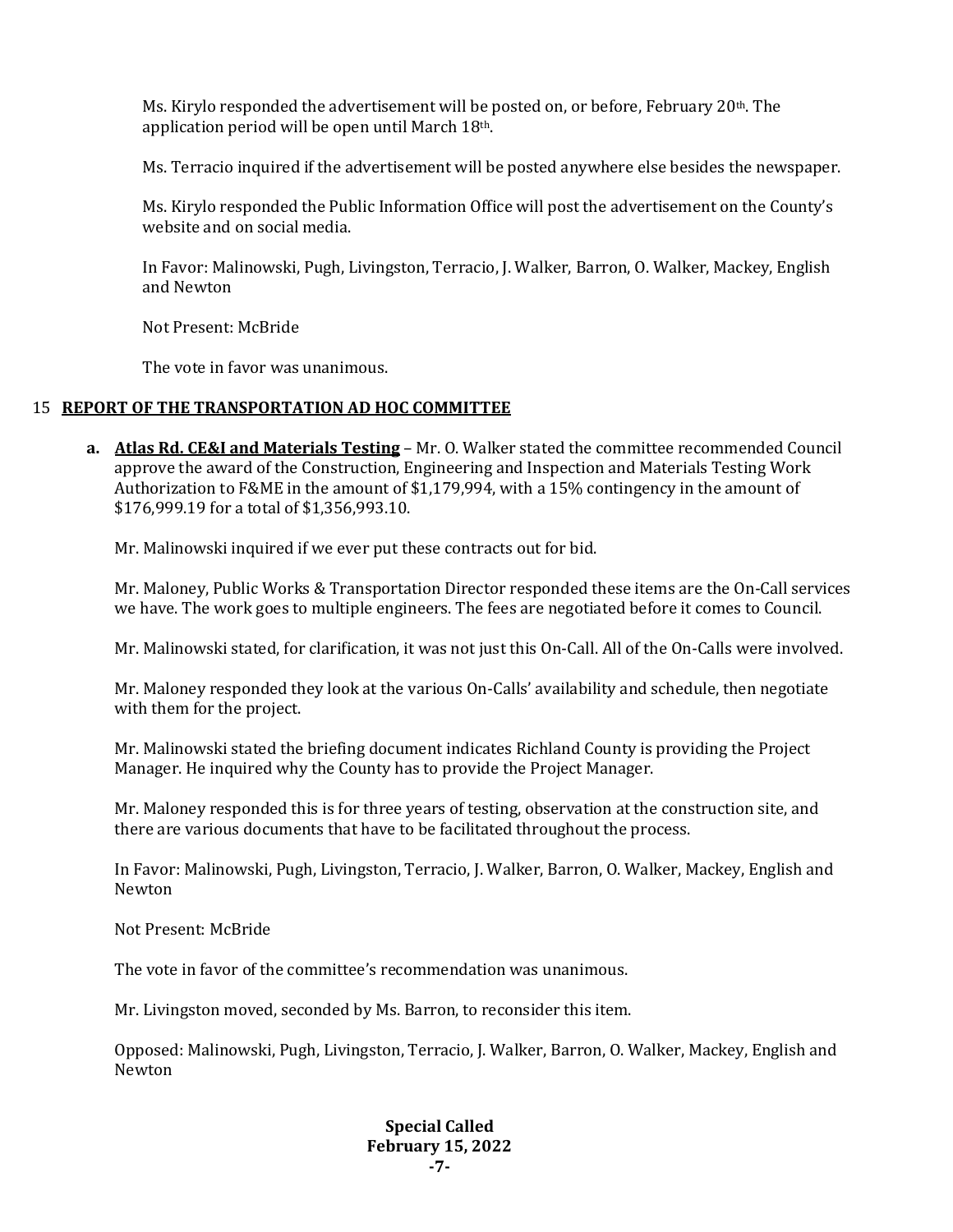Not Present: McBride

The motion for reconsideration failed.

## 16. **OTHER ITEMS**

### **a. FY22 – District 7 Hospitality Tax Allocations:**

- 1. Annual Black History Parade and Festival 2022 \$5,000
- 2. An Evening of Philanthropy (March 11-13, 2022) \$5,000

Ms. Barron moved, seconded by Ms. Newton, to approve this item.

In Favor: Malinowski, Pugh, Livingston, Terracio, Barron, O. Walker, Mackey, English and Newton

Opposed: J. Walker

The motion for reconsideration failed.

**b. Veteran's Treatment Court Match** – Ms. Mackey moved, seconded by Ms. J. Walker, to approve this item.

Mr. Malinowski inquired if the documentation provided by the Solicitor's Office prior to the meeting is different than the information in the agenda packet. He noted he did not see the grant listed in the budget information provided.

Ms. Newton inquired if we have identified the source of funds for this match.

Mr. Brown responded you would be looking at the General Fund, if you approve the request.

Ms. Newton stated, during the budget process, we were careful with the grants we awarded, in terms of making commitments to have additional staff in perpetuity. She inquired how this request relates to that.

Mr. Brown responded this would not require us to maintain a staffing presence after funds are exhausted.

Ms. Barron inquired if this is the first time this funding has been requested.

Mr. Brown responded in the affirmative.

Ms. Barron inquired if we would need to make sure this amount is budget in the next fiscal year.

Mr. Brown responded, if the same grant is sought, we would need to budget for it in the next fiscal year.

Ms. Barron stated, for clarification, the existing grant is a one-year grant, contingent upon renewal or re-applying, or, is it a multi-year grant.

#### **Special Called February 15, 2022 -8-**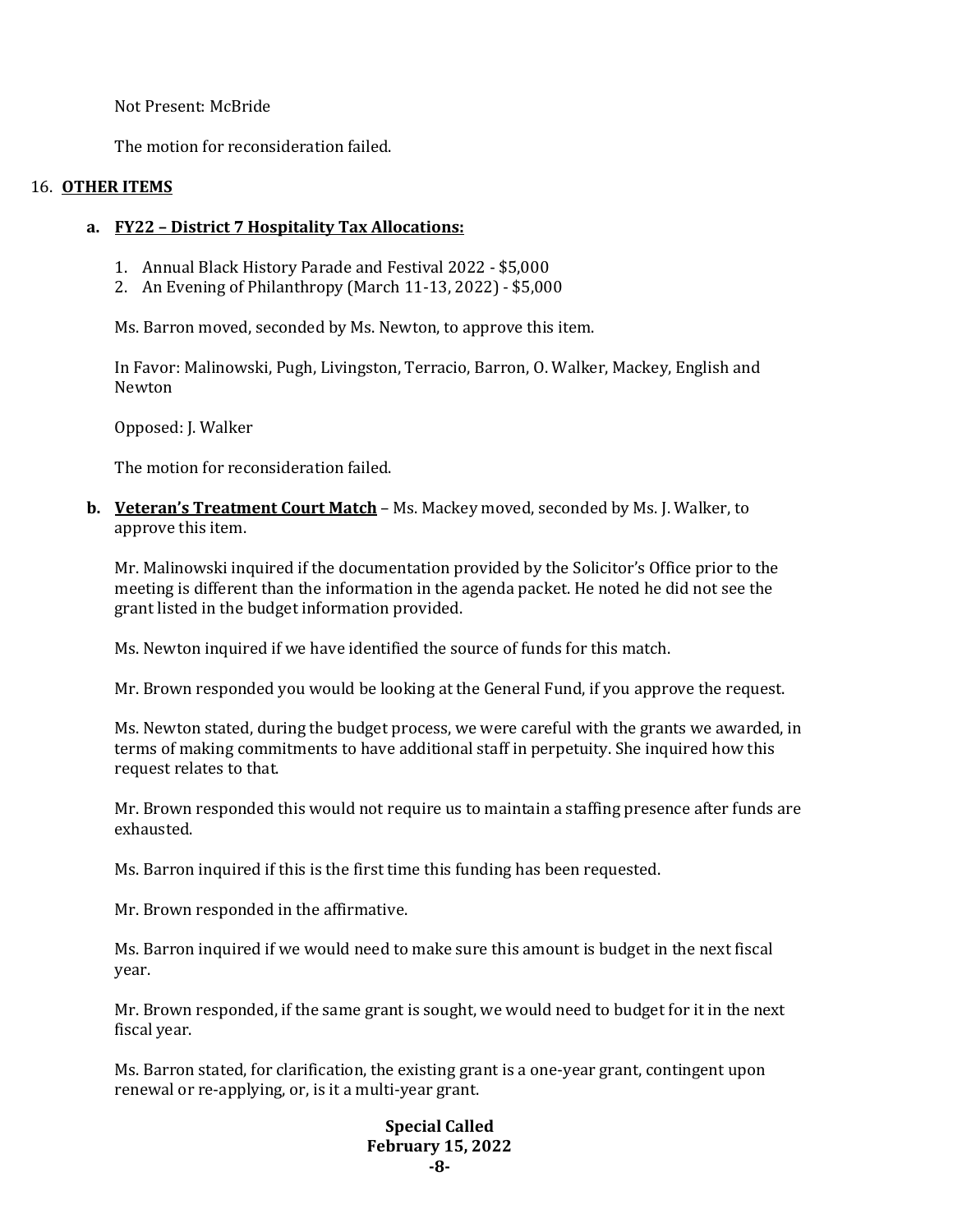Mr. Brown responded, it is his understanding, this is a multi-year grant. When it was initially brought before the County, it was presented as a one-year grant, but it is actually a multi-year grant. The request is for match funding for the additional years associated with the grant.

Mr. Byron Gipson, 5th Circuit Solicitor, stated the match they are requesting, at this juncture, is \$20,263, which will allow them to receive the grant.

Ms. Barron stated, for clarification, the request is for the remainder of this grant cycle.

Mr. Gipson responded in the affirmative.

Mr. O. Walker stated, in essence, the Bureau of Justice approved more than what the Solicitor's Office anticipated.

Mr. Gipson responded in the affirmative. He stated the Bureau of Justice had additional funding, and entrusted the funding to the Solicitor's Office because they have been good stewards of the funding.

Mr. O. Walker stated, since the Solicitor's Office submitted the application, the Federal government approved them for more funding than anticipated; therefore, they are requesting additional match funding in order to receive the grant.

Mr. Malinowski stated, for clarification, when Council initially approved submission of the application in December 2020, it was for \$64,000. He inquired if the grant submission in March 2021 was also for \$64,000.

Mr. Gipson responded they did an estimate before the application process opened to ensure they were going to be able to apply for the grant. As they learned there was more monies available, we applied for the \$125,000.

Mr. Malinowski inquired if it would have been incumbent for the Solicitor's Office to come back to Council prior to submitting an application for additional funding.

Mr. Hans Pauling, Director of Affiliate Services, indicated the Bureau of Justice, on December 17, 2021, awarded the Solicitor's Office the \$125,000, plus an additional \$31,000. They only required a match for the \$125,000.

Mr. Malinowski stated, his point is, Council approved the Solicitor's Office to request a certain amount. He noted, if everyone that received grants requested additional funding, the County could begin to suffer financially.

Mr. Pauling stated the Solicitor's Office was not aware before December 17, 2021 the additional funding was going to be available.

In Favor: Pugh, Livingston, Terracio, J. Walker, Barron, O. Walker, Mackey, English and Newton

Opposed: Malinowski

Not Present: McBride

#### **Special Called February 15, 2022 -9-**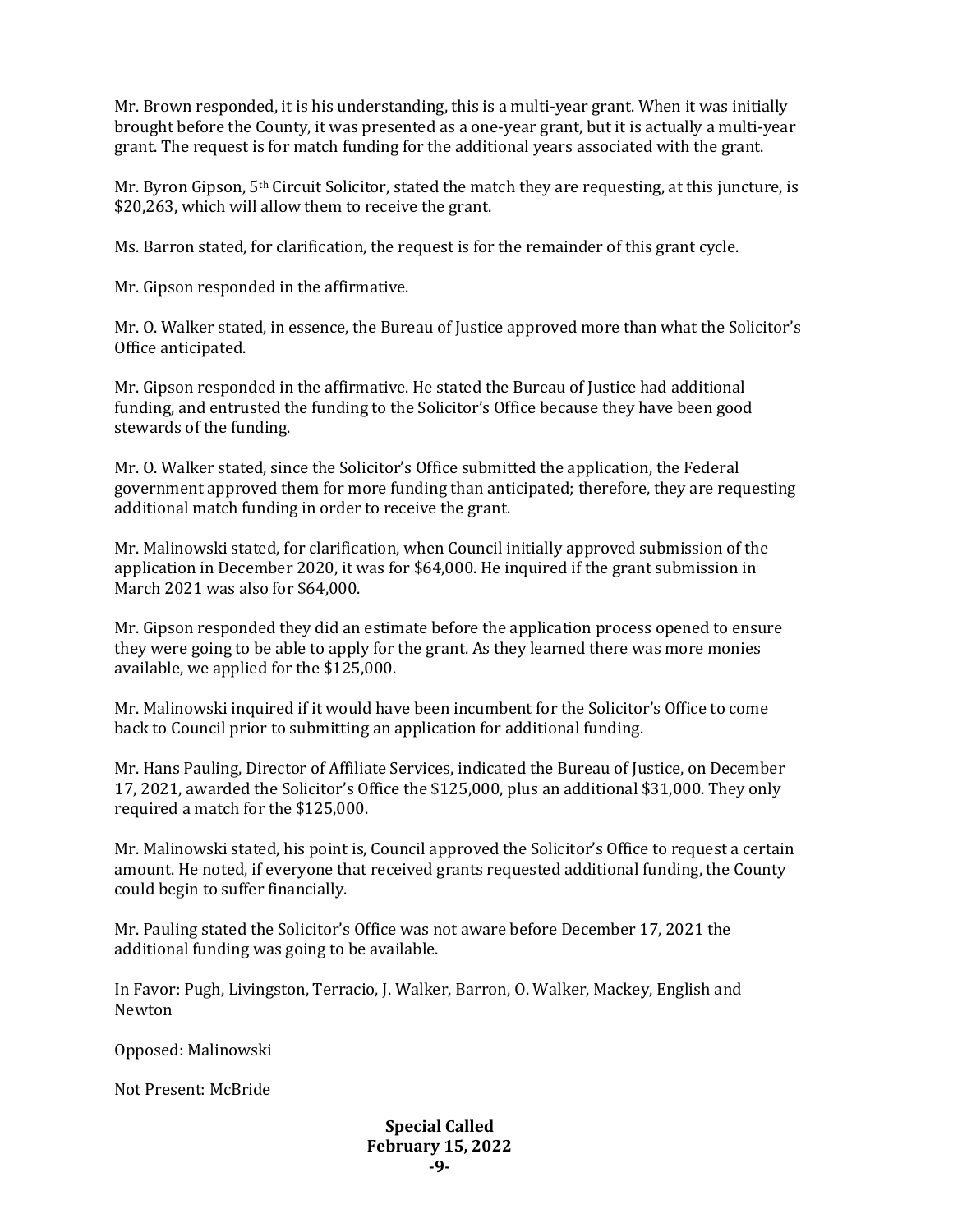The vote was in favor of approving the Solicitor's Office request for additional match funds.

Mr. J. Walker moved, seconded by Ms. Barron, to reconsider this item.

In Favor: Malinowski

Opposed: Pugh, Livingston, Terracio, J. Walker, Barron, O. Walker, Mackey, English and Newton

Not Present: McBride

The motion for reconsideration failed.

## 17. **EXECUTIVE SESSION**

Mr. Pugh moved, seconded by Ms. English, to go into Executive Session.

In Favor: Pugh, Livingston, Terracio, J. Walker, Barron, O. Walker, Mackey, English and Newton

Opposed: Malinowski

Not Present: McBride

The vote was in favor of going into Executive Session.

## *Council went into Executive Session at approximately 6:58 PM and came out at approximately 7:45 PM*

Mr. J. Walker moved, seconded by Ms. Newton, to come out of Executive Session.

In Favor: Malinowski, Pugh, Livingston, Terracio, J. Walker, Barron, O. Walker, Mackey, English and Newton

Not Present: McBride

The vote to come out of Executive Session was unanimous.

- **a. Regional Gateway Project - Intergovernmental Agreement (IGA)** No action was taken.
- **b. City of Columbia v. Richland County (2018-CP-40-5991) [Pursuant to SC Code of Laws § 30- 4-70(a)(2)]**
- **c. Richland County v. City of Columbia (2019-CP-40-0627) [Pursuant to SC Code of Laws § 30- 4-70(a)(2)]** – Mr. J. Walker moved, seconded by Ms. Terracio, to proceed as discussed in Executive Session for Items 17(b) and (c).

In Favor: Pugh, Livingston, Terracio, J. Walker, Barron, O. Walker, Mackey, English and Newton

Opposed: Malinowski

#### **Special Called February 15, 2022 -10-**